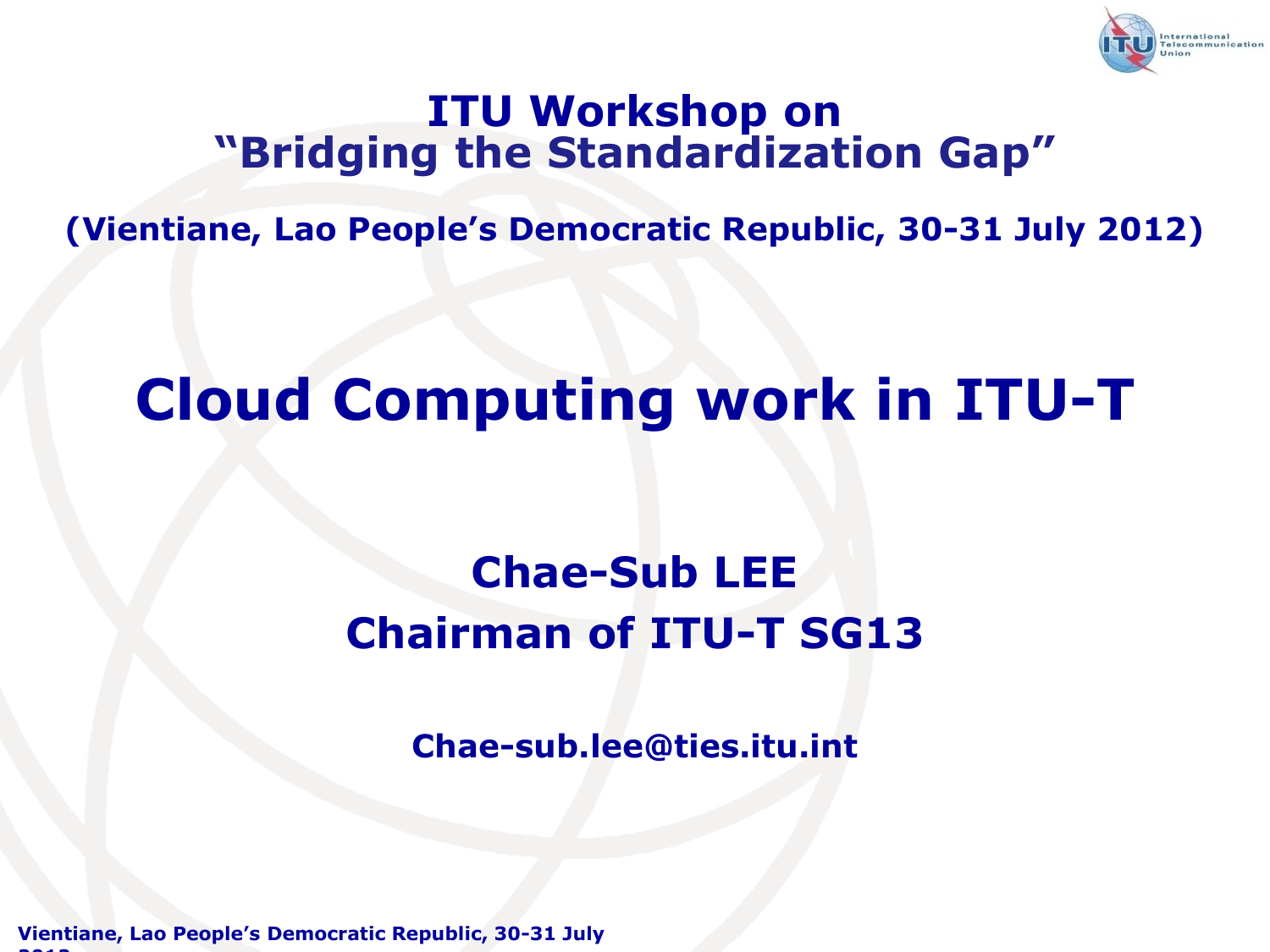

### **Contents**

1. Why Cloud Computing? 2. Study Structure on CC 3. Definition & Eco-system 4. RA & Services 5. Conclusion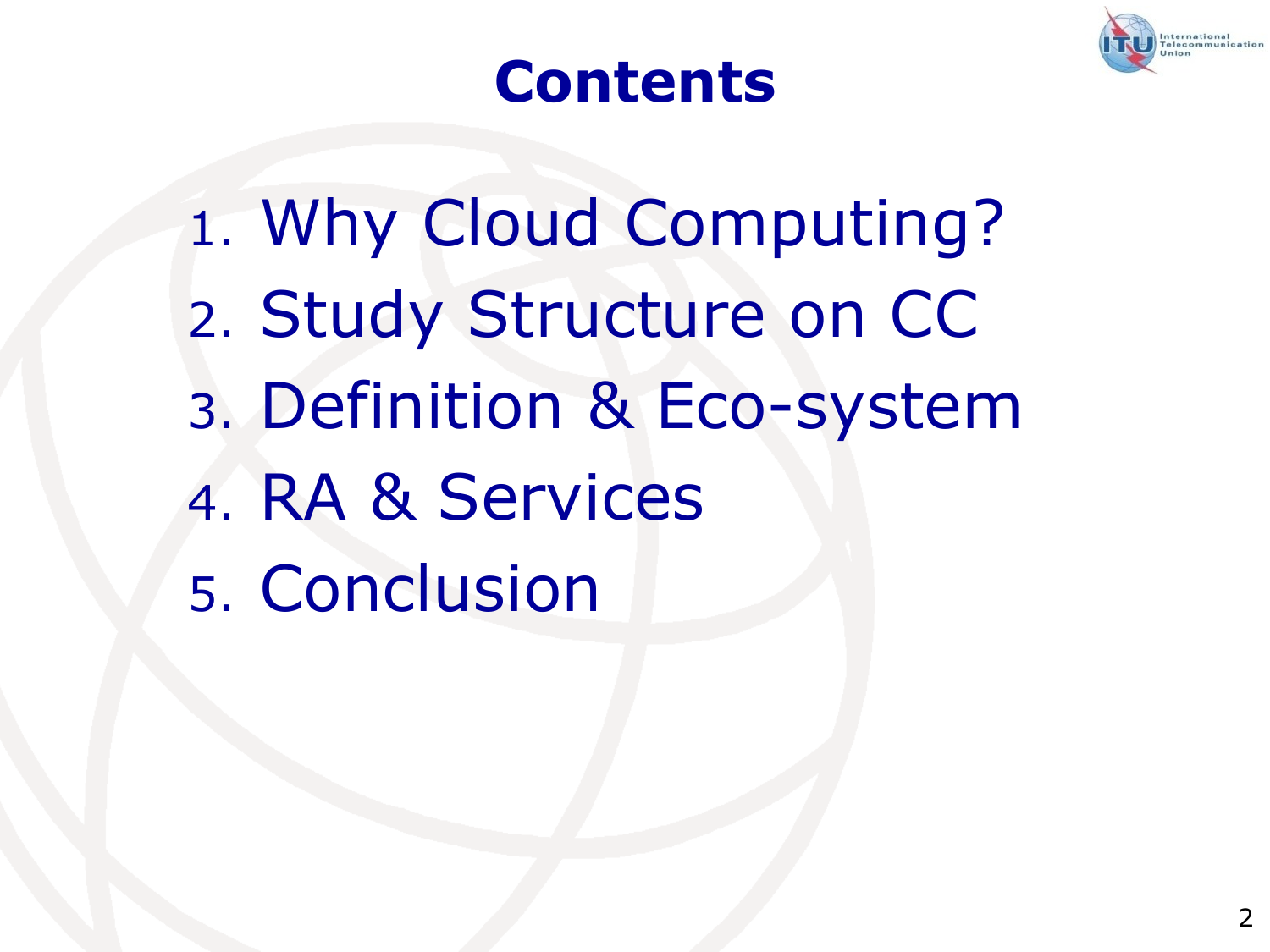

International<br>Telecommunication

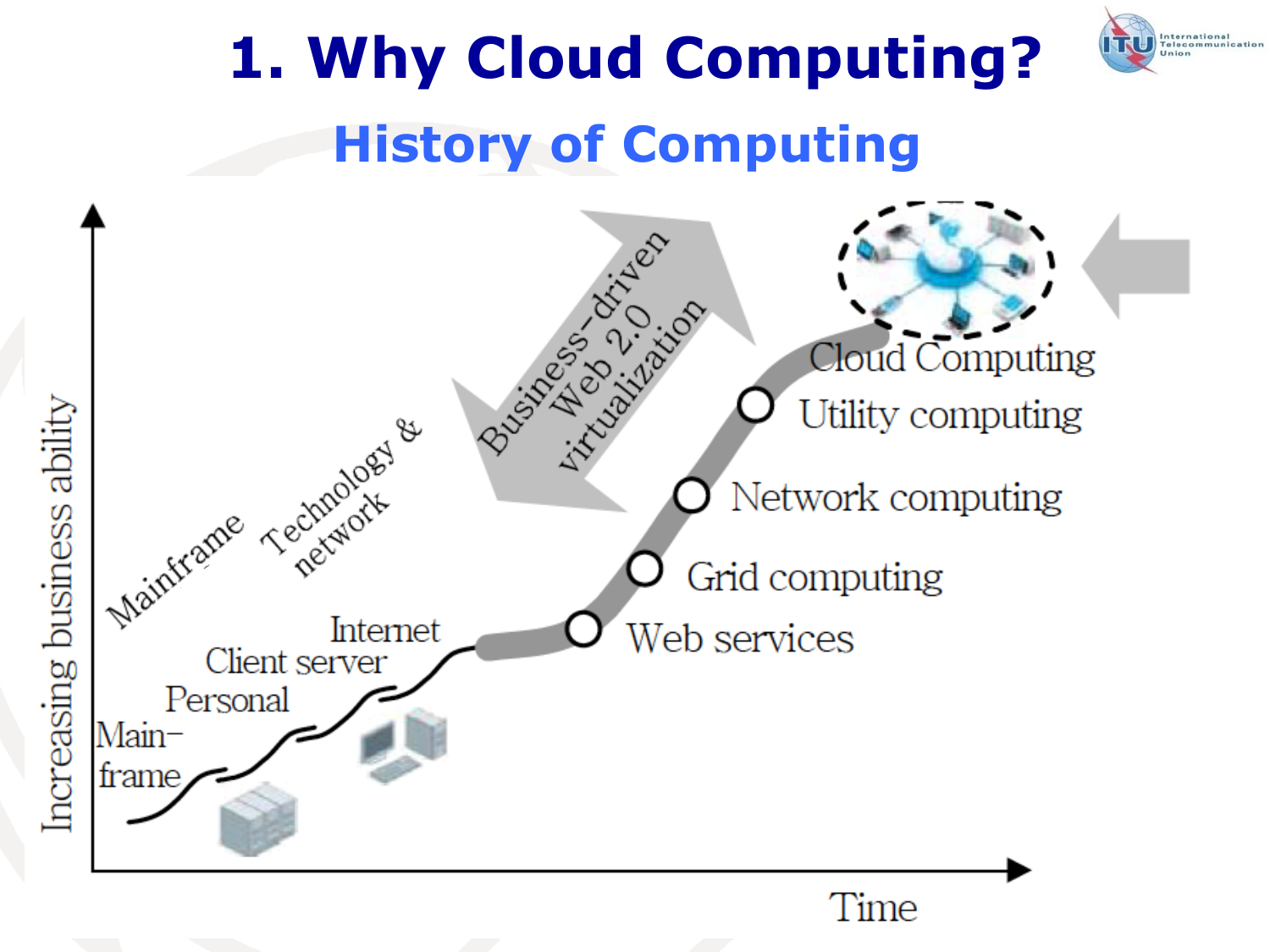

## **Ways for Computing Power 1. Why Cloud Computing?**

#### Private Car

#### Rental or Public Vehicle

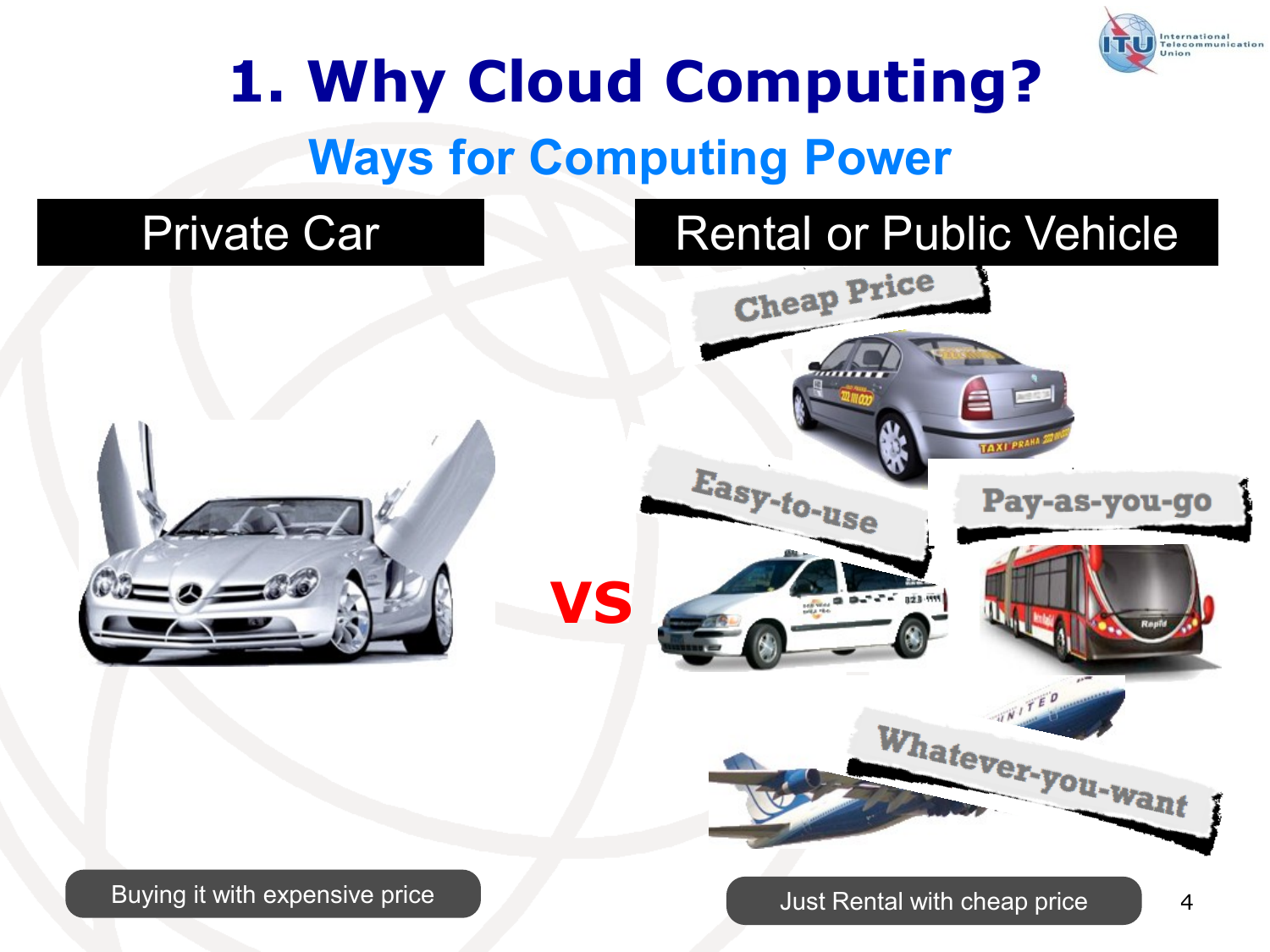

## **1. Why Cloud Computing?**

## **"CLOUD COMPUTING"**

# **On-demand Outsourcing "Pay-as-You-Go"**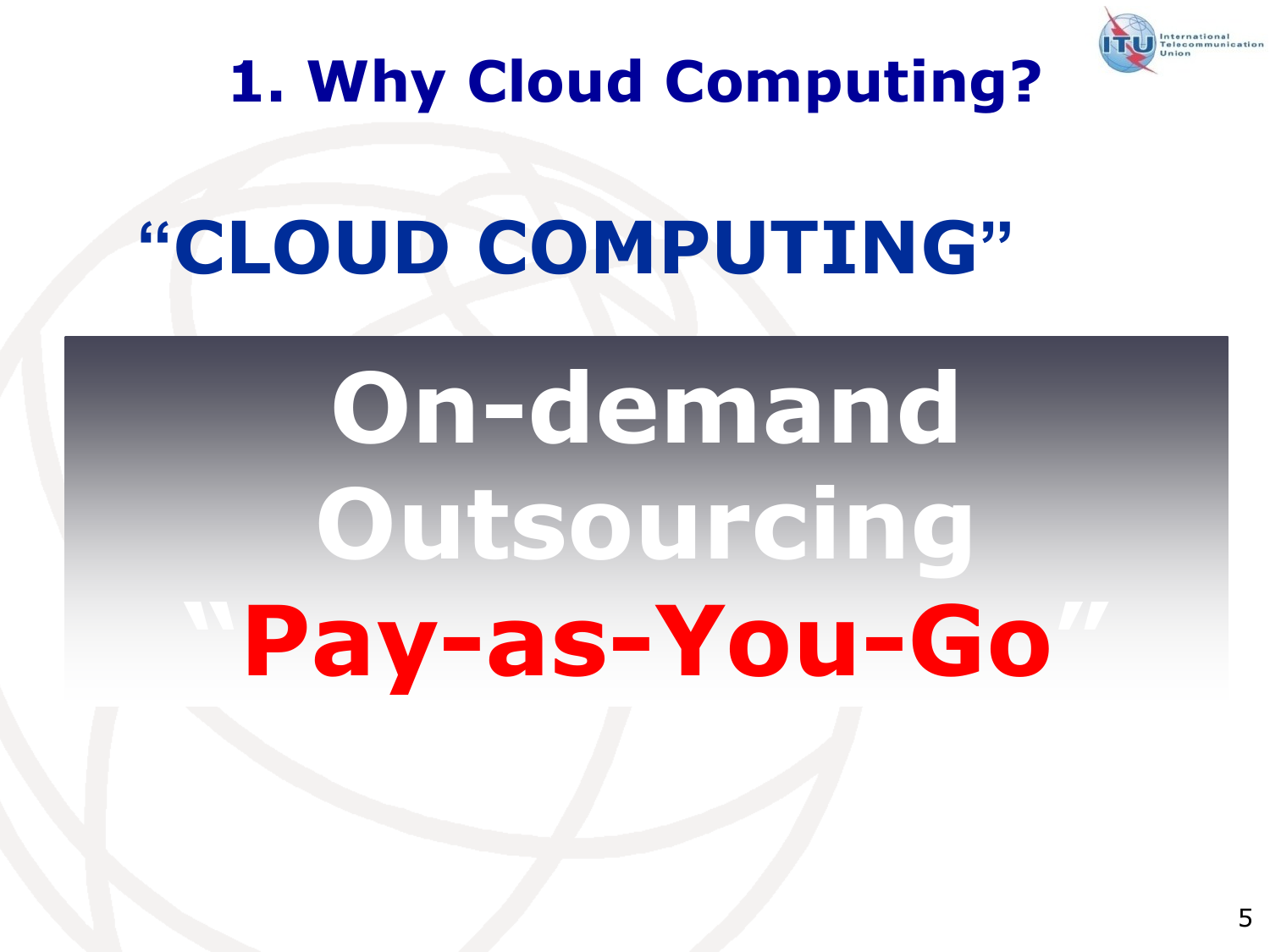## **2. Study Structure on CC**



### **Brief Summary of FG-Cloud Computing**

- **FG-Cloud Computing (FG-CC): 02.2010 ~ 12. 2011**
- **FG-CC** has completed and has released 7 Technical Reports
	- 1) Introduction to the cloud ecosystem: **definitions,**  taxonomies, use cases and high-level requirements
	- 2) Functional requirements and **reference architecture**
	- 3) Requirements and framework architecture of cloud **infrastructure**
	- 4) Cloud resource **management** gap analysis
	- 5) Cloud **security**
	- 6) Overview of **SDOs** involved in cloud computing
	- 7) Cloud computing **benefits** from telecommunication and ICT perspectives

http://www.itu.int/en/ITU-T/focusgroups/cloud/Documents/FG-coud-technical-report.zip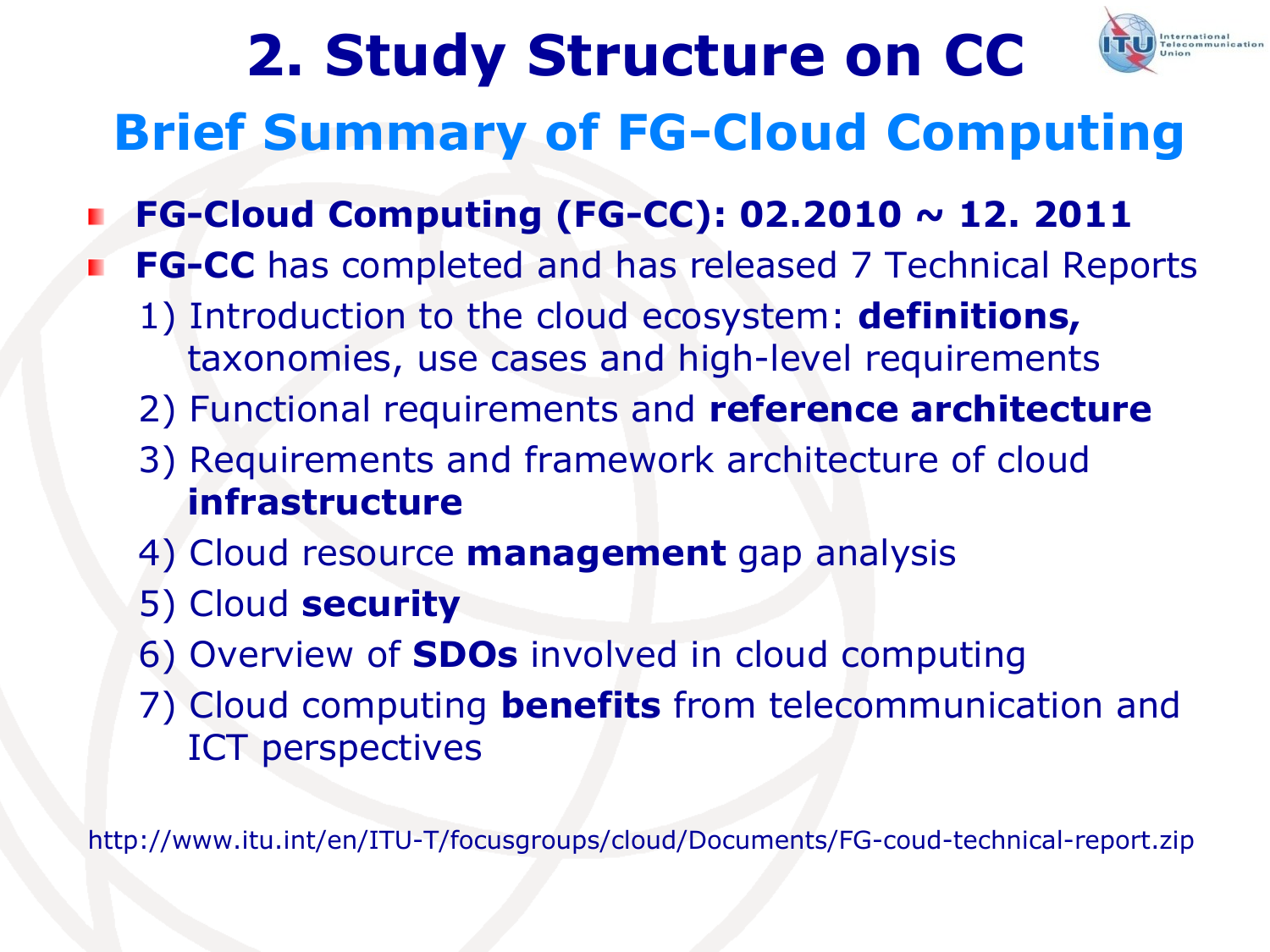

## **ITU-T SG13 2. Study Structure on CC**

- **Lead study group for Future Networks and NGN**
- Lead study group on **Mobility Management** and **Fixed-Mobile Convergence**
- **Lead study group on Cloud Computing (TSAG: 01. 2012)**

| <b>WP</b>      | <b>Title</b>                                                          | <b>Questions</b> |
|----------------|-----------------------------------------------------------------------|------------------|
|                | Coordination, planning and global outreach of NGN<br>including mobile | 10, 15, 25       |
| $\overline{2}$ | Service requirements, scenarios and evolution<br>aspects              | 3, 12, 13, 24    |
| 3              | <b>Frameworks and functional architectures</b>                        | 5, 9, 22         |
| $\overline{4}$ | QoS and security                                                      | 4, 16, 17        |
| 5              | <b>Future networks</b>                                                | 7, 19, 20, 21    |
| New)           | <b>Cloud Computing</b>                                                | 26, 27, 28       |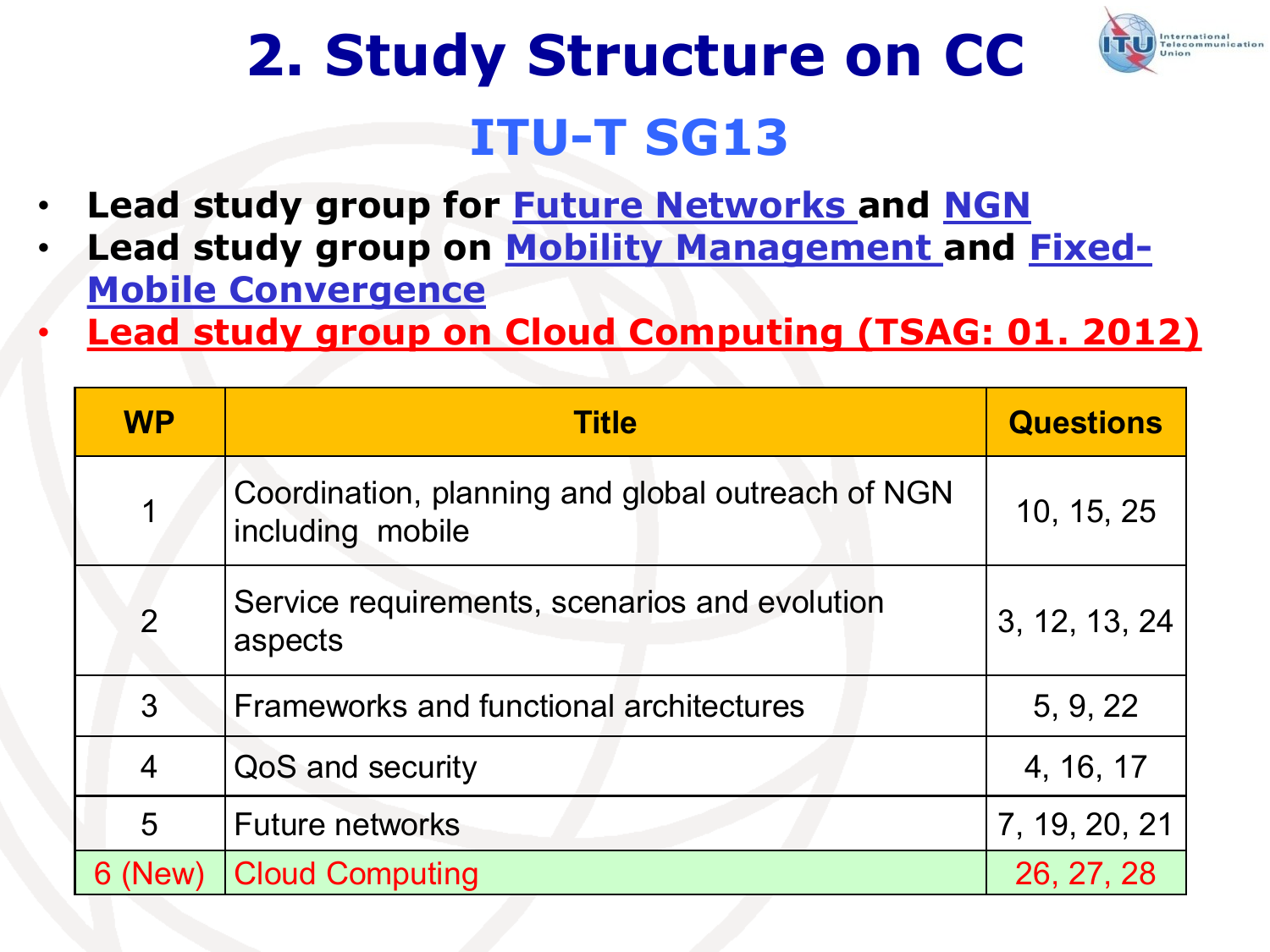## **2. Study Structure on CC**



### **New Working Party on CC (Feb 2012)**

- Question 26/13 : Cloud computing ecosystem, inter-cloud and general requirements"
- Question 27/13 :Cloud functional architecture, infrastructure and networking
- Question 28/13 :Cloud computing resource management and virtualization
- New Recommendations:
	- Definition and vocabulary
	- Ecosystem , use cases and general requirements
	- Reference Architecture of cloud computing
	- Infrastructure functional requirements
	- Resource Management, DaaS and InterCloud …
- Two Collaborative Teams were agreed between ITU-T SG13 and ISO IEC SC 38 for definition and architecture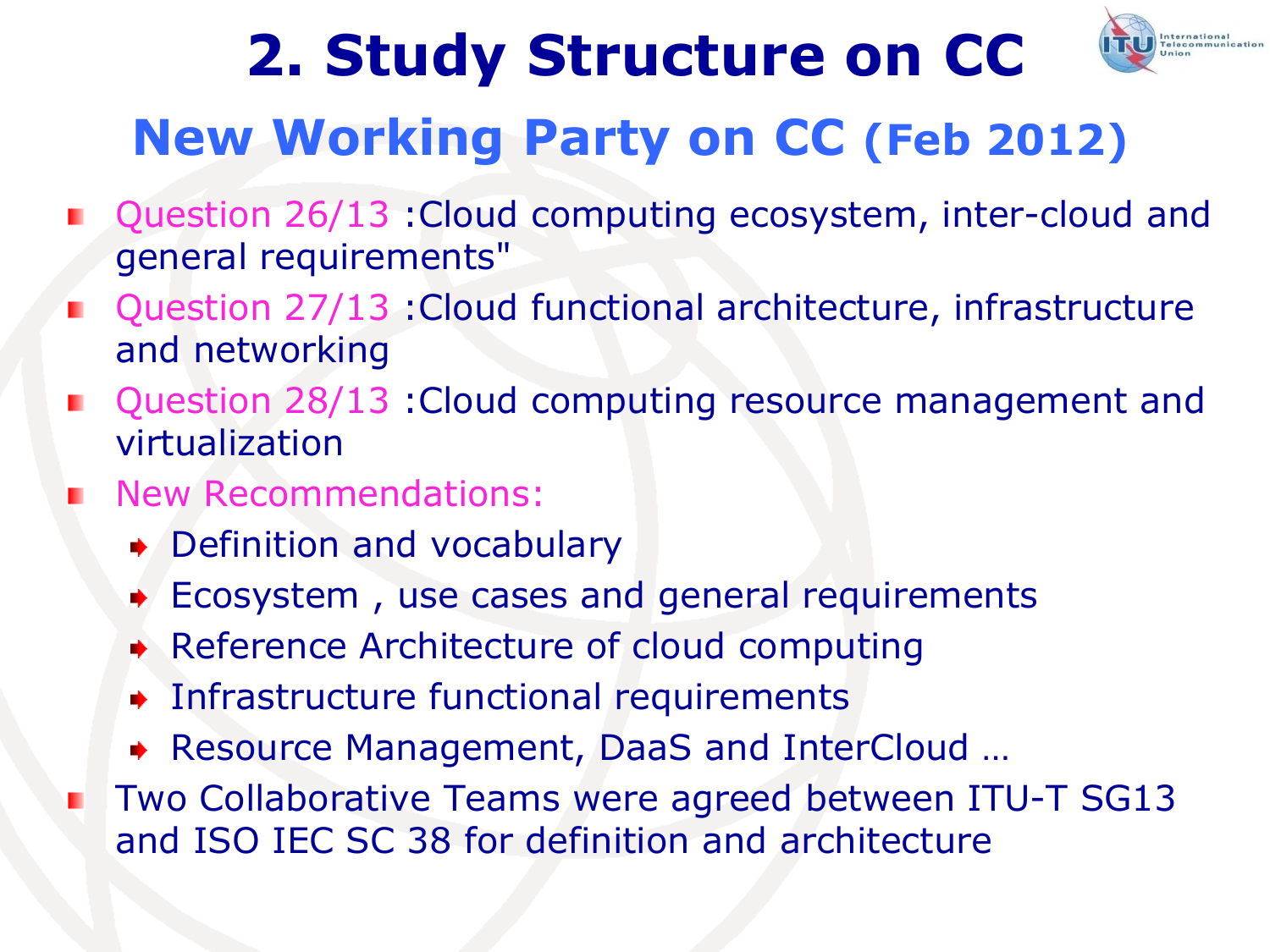## **2. Study Structure on CC**



### **Organizations active in cloud standards**

#### **Management API, Inter-cloud and security**

íso

W3C

**ETSI** 



- ISO IEC-JTC 1; SC 38: Distributed Application Platforms and Services (SOA, WS, Cloud)
- ITU-T Cloud Computing Focus Group, SG 13 and SG 17
- NIST National Institute of Standards and Technology NIST
	- W3C activities on HTML-5 (offline mode, multi-device...)
	- IETF Network & Real Time Communication protocols

**IEEE** atis<sup>3</sup> Portability, Inter-Cloud, Marketplace, Private cloud...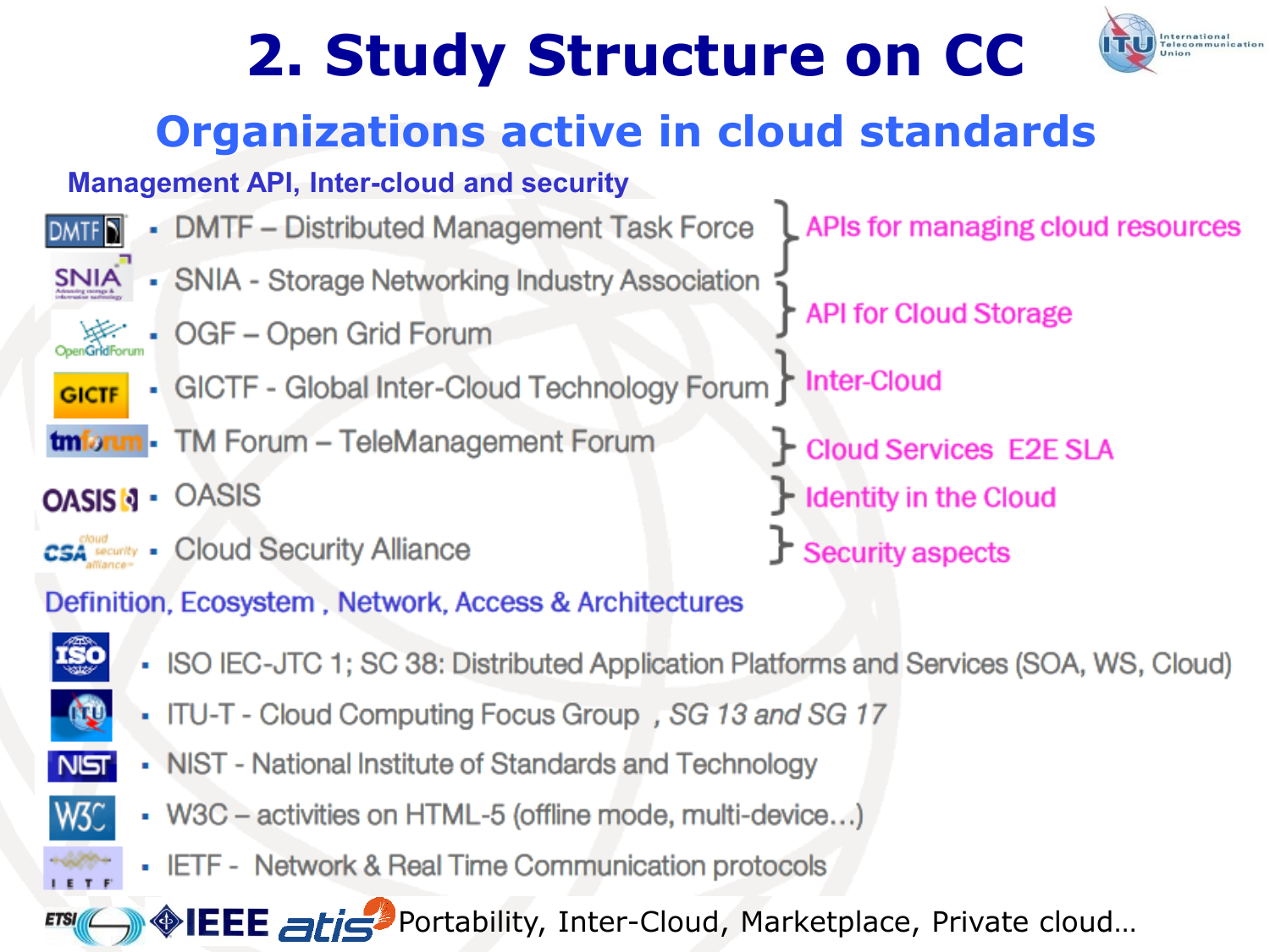**ITU-T Cloud Computing Definition 3. Definition and Eco-system**

#### **Cloud Computing**:

**A model** for enabling service users to have ubiquitous, **convenient** and on-demand network access to **a shared pool** of **configurable resources** (e.g., networks, servers, storage, applications, and services), that can be rapidly provisioned and released with **minimal management effort or resource pooling** provider interaction. Cloud computing enables cloud services.

#### **Cloud Services**:

A service that is delivered and consumed on demand at **any time**, through **any access network** using **any connected devices** using cloud computing technologies.

**Cloud service categories: SaaS, CaaS, PaaS, IaaS, NaaS**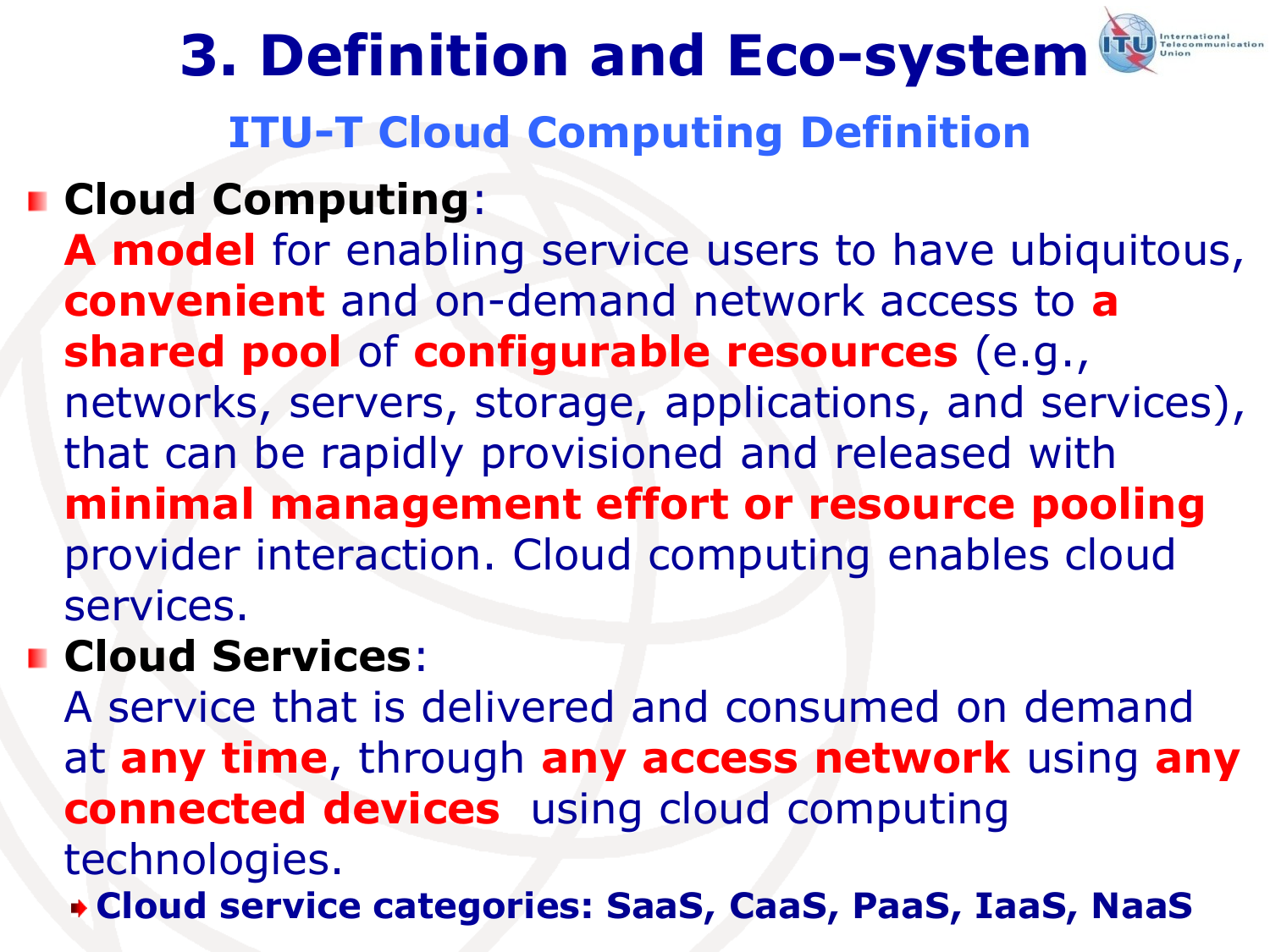#### International<br>Telecommunication **3. Definition and Eco-systemCloud Computing Eco-system**

#### **Three actors playing different roles:**

- 1. Cloud Service Provider CSP: XaaS Provider, Inter-Cloud…
- 2. Cloud Service User CSU: Consumer, Enterprise…
- 3. Cloud Service Partner CSN: Application Developer, Integrator…

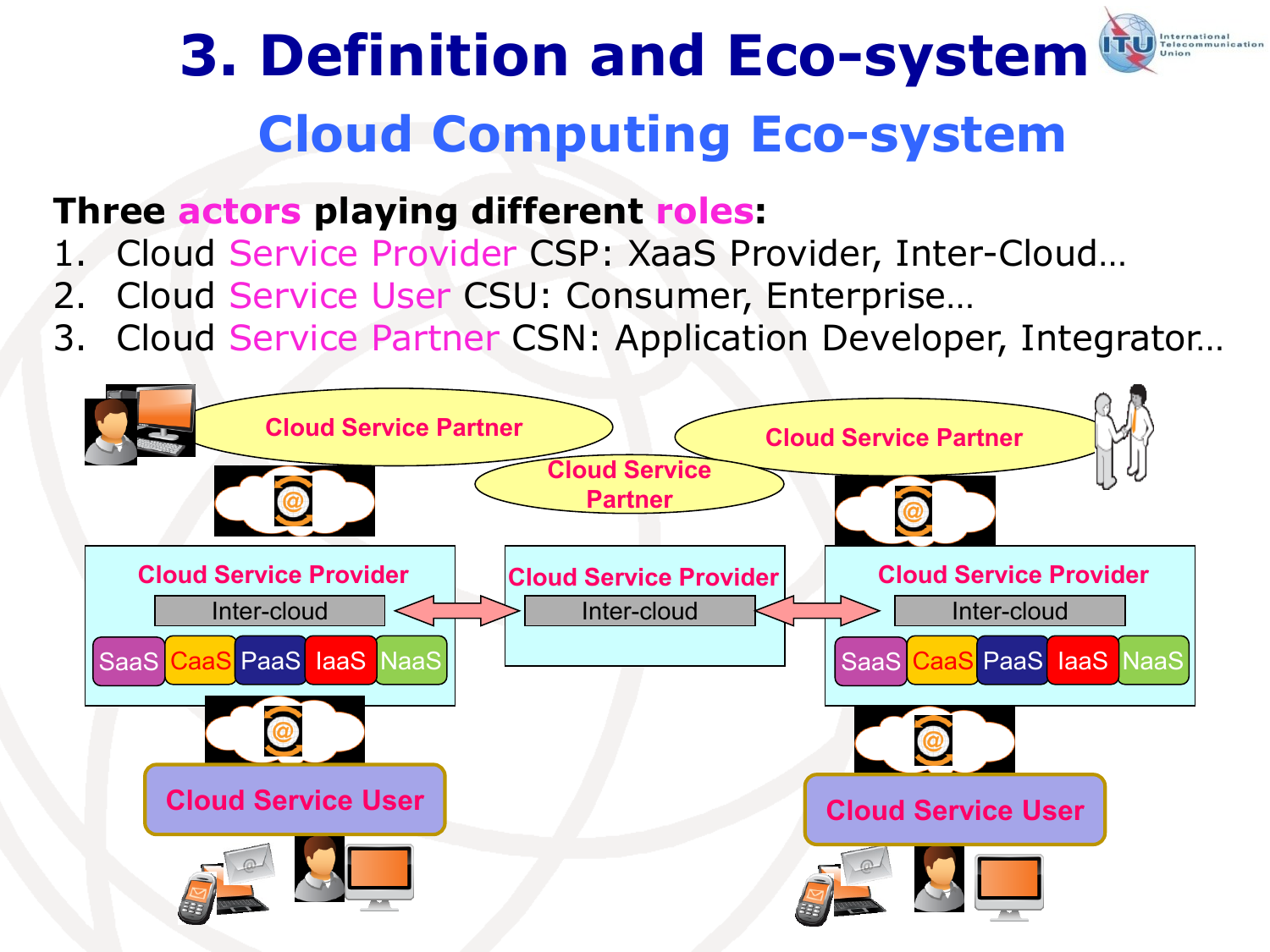

#### **Cloud Computing Reference Architecture**

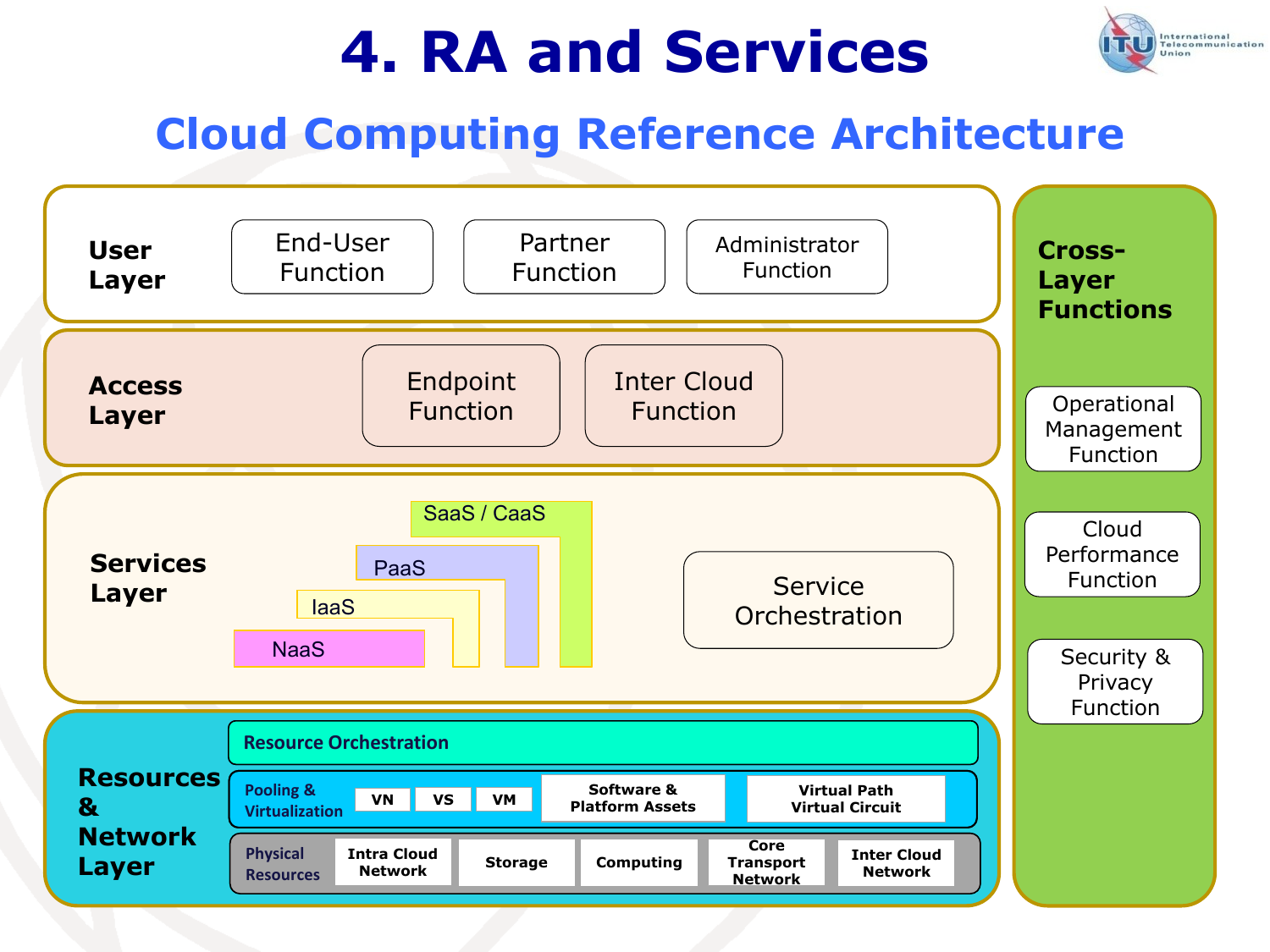

### **Main Cloud Layers and functions**

#### **Access layer:**

- Endpoint : controls cloud traffic and improves cloud service delivery
- Inter Cloud: addresses delivering any cloud service across two or more CSPs
- **Services layer:** 
	- ◆ Service Orchestration: is the process of deploying and managing "Cloud Services"
	- Cloud Services: provides instances (and composition) of CaaS, SaaS, PaaS, IaaS & NaaS
	- Resources & Network Layer:
		- **Resource orchestration**
		- Pooling Virtualization: compute, storage, network, software & platform assets
		- Physical resources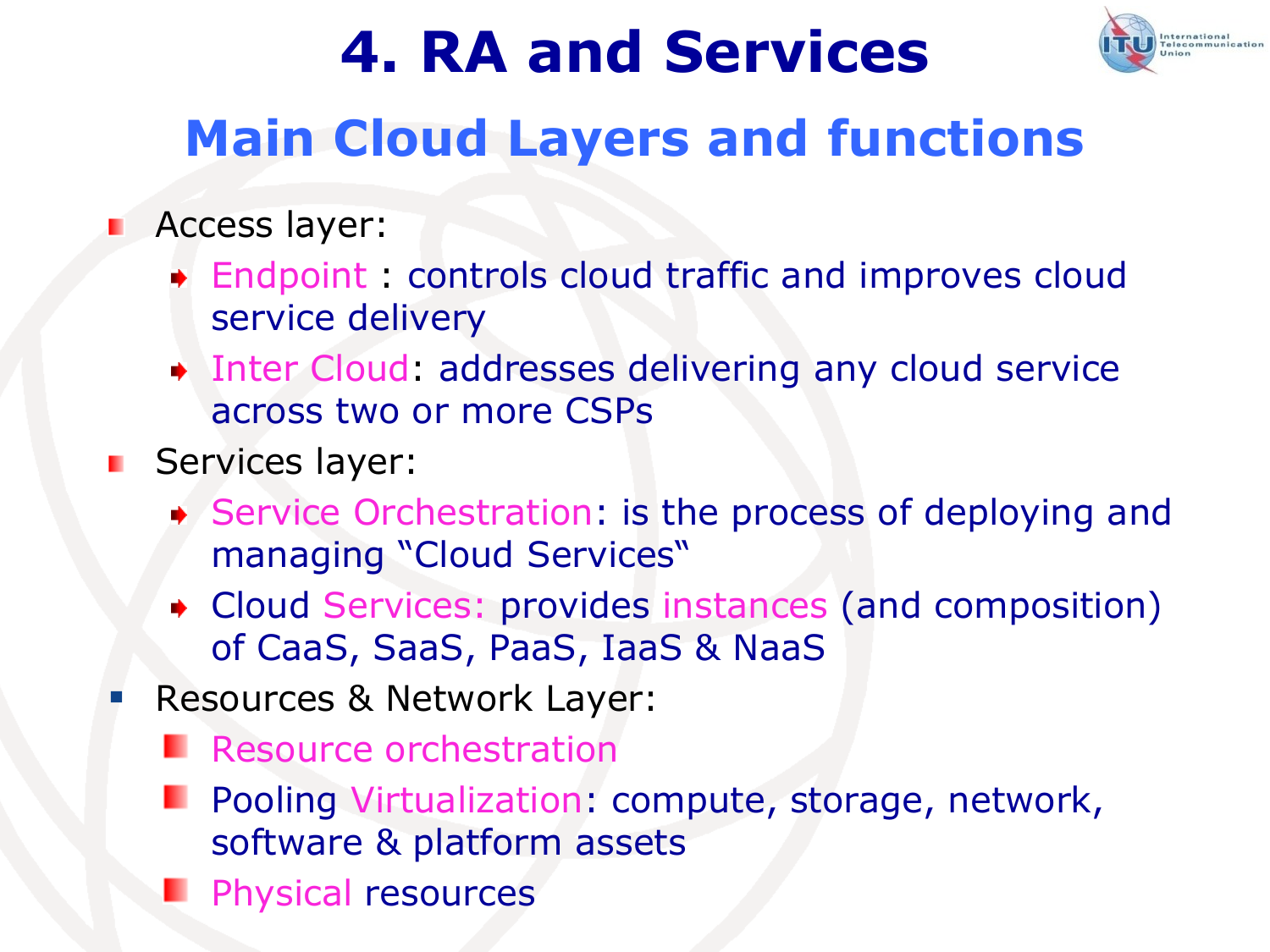

### **Cloud interoperability**

- **1. Service cooperation between Cloud providers**
- **2. Cloud interoperability between private & public clouds**
- **3. Mutual backup and recovery from a disaster**

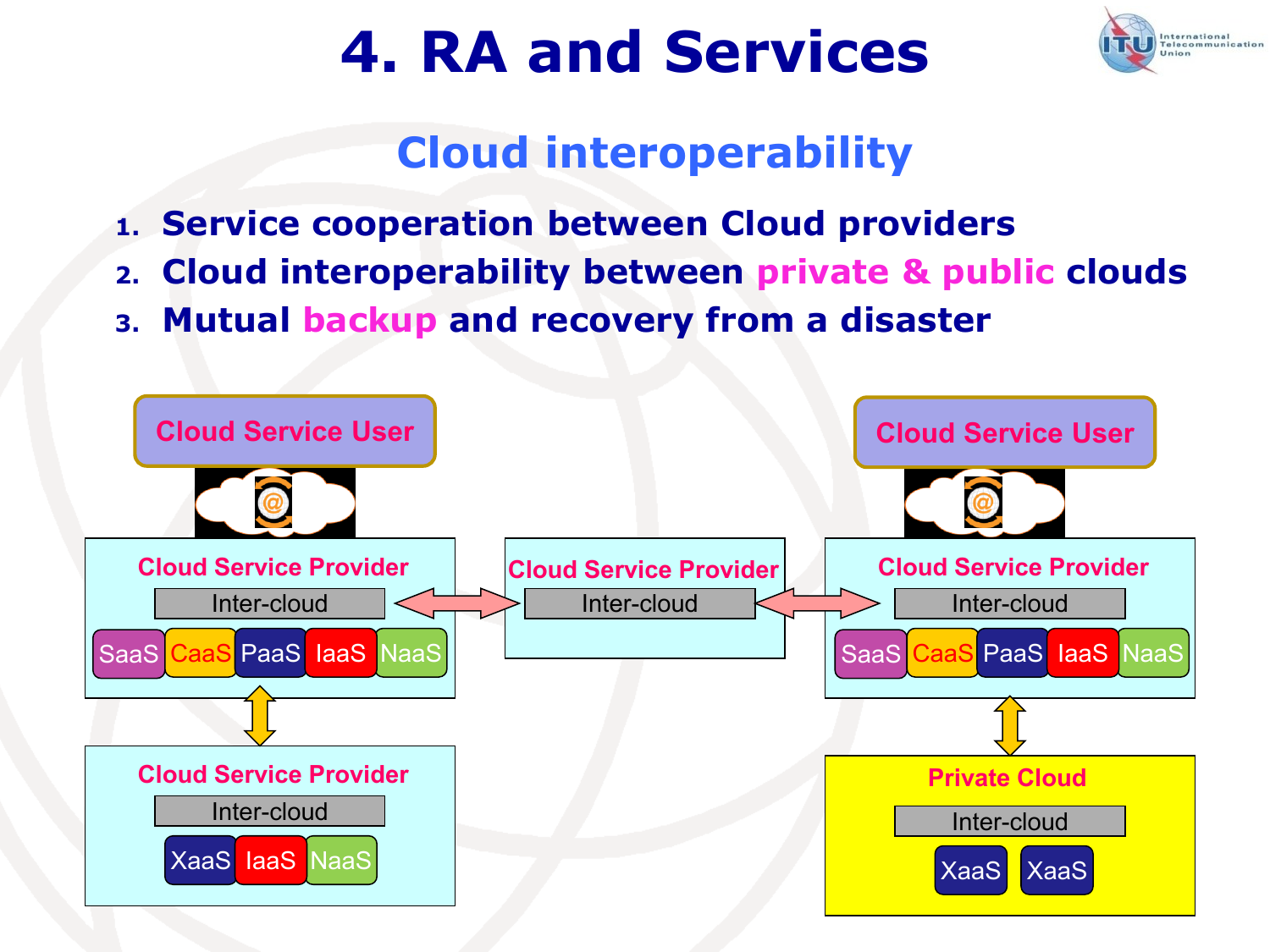

### **Cloud Security & data Privacy**

#### **Threats for cloud users:**

- **Lack of security Information** (data location, backup system, disaster recovery…)
- **Data loss and leakage** (encryption, authentication key…)
- **Loss of Account/Service management ID** (Attack phishing, fraud..)
- **Requirements For cloud Services provider**
	- **Method to trust cloud providers**' security level shall be provided
	- **Confidentiality/integrity of data** against loss or leakage shall be required
	- **Proper account/identity management** against account/service hijacking shall be provided.
	- **Data Portability**, The capability to change Cloud Service Provider shall be provided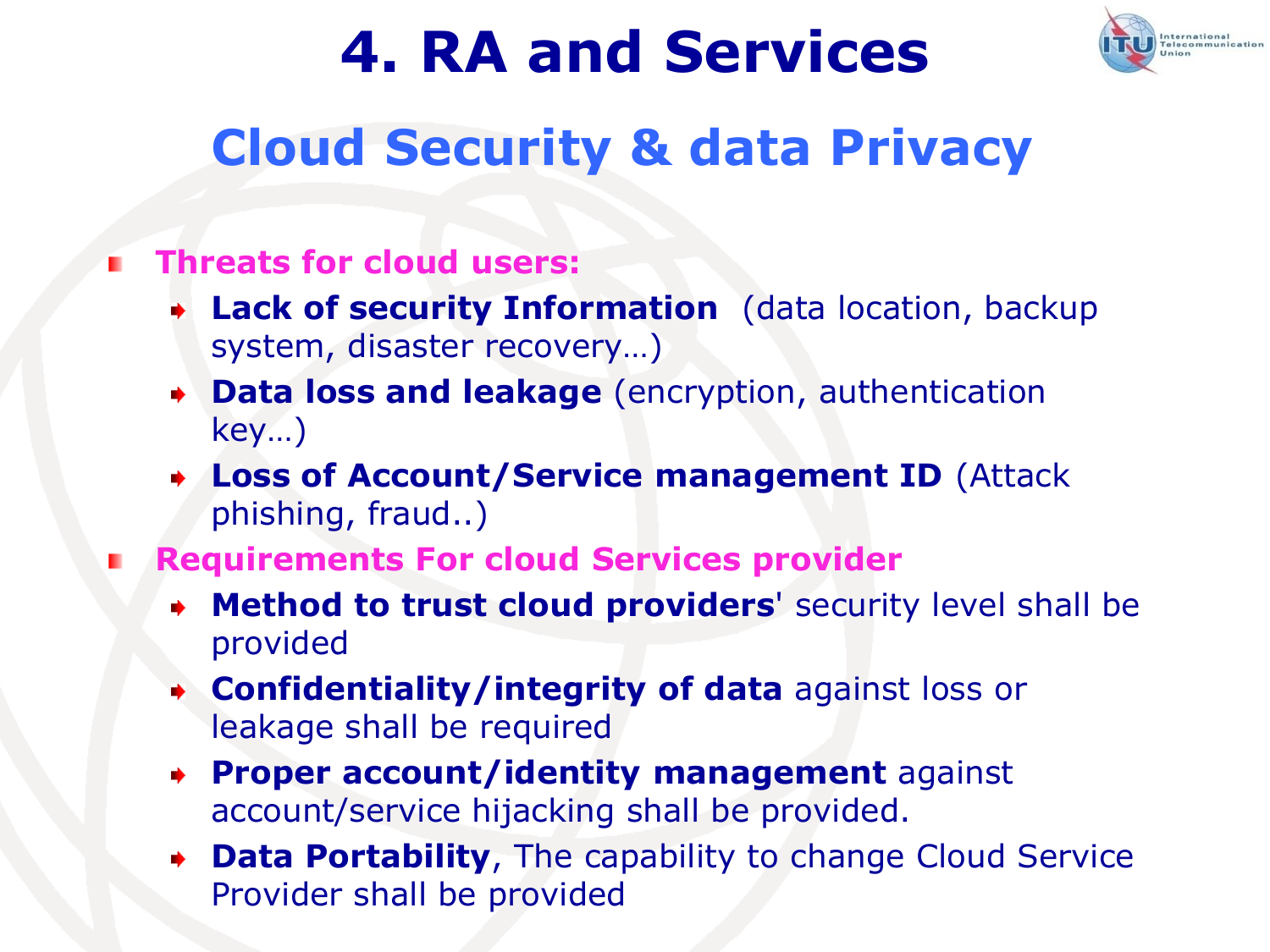

## **5. Conclusion**

## **Benefits of Cloud Computing**

- **Reduced Cost** 
	- Cloud technology is paid incrementally, saving organizations money.
- **Increased Storage** 
	- Organizations can store more data than on private computer systems.
- **Highly Automated** 
	- No longer do IT personnel need to worry about keeping software up to date.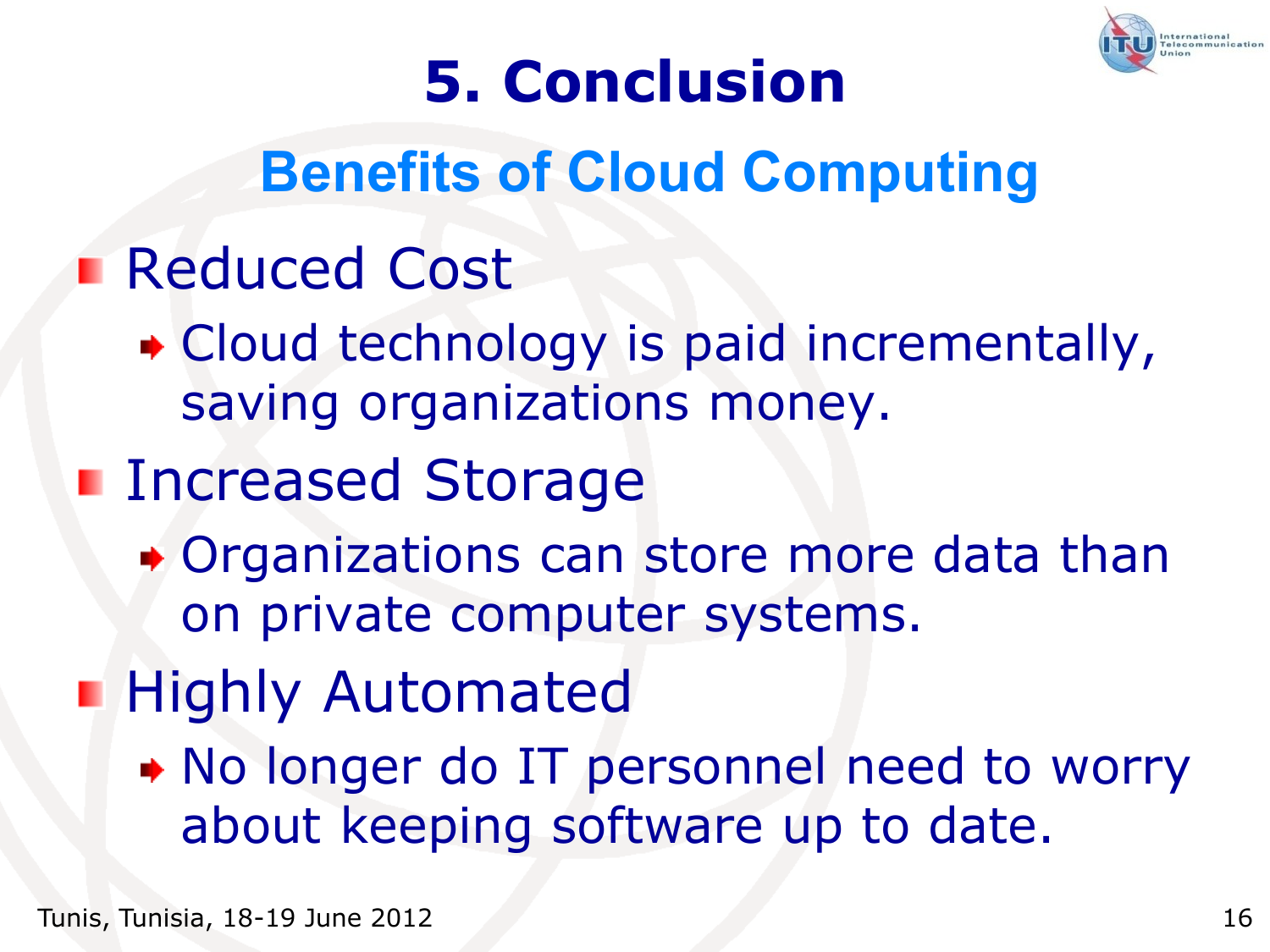



### **Flexibility Benefits of Cloud Computing**

Cloud computing offers much more flexibility than past computing methods.

### **More Mobility**

Employees can access information wherever they are, rather than having to remain at their desks.

### **Allows IT to Shift Focus**

No longer having to worry about constant server updates and other computing issues, government organizations will be free to concentrate on innovation.